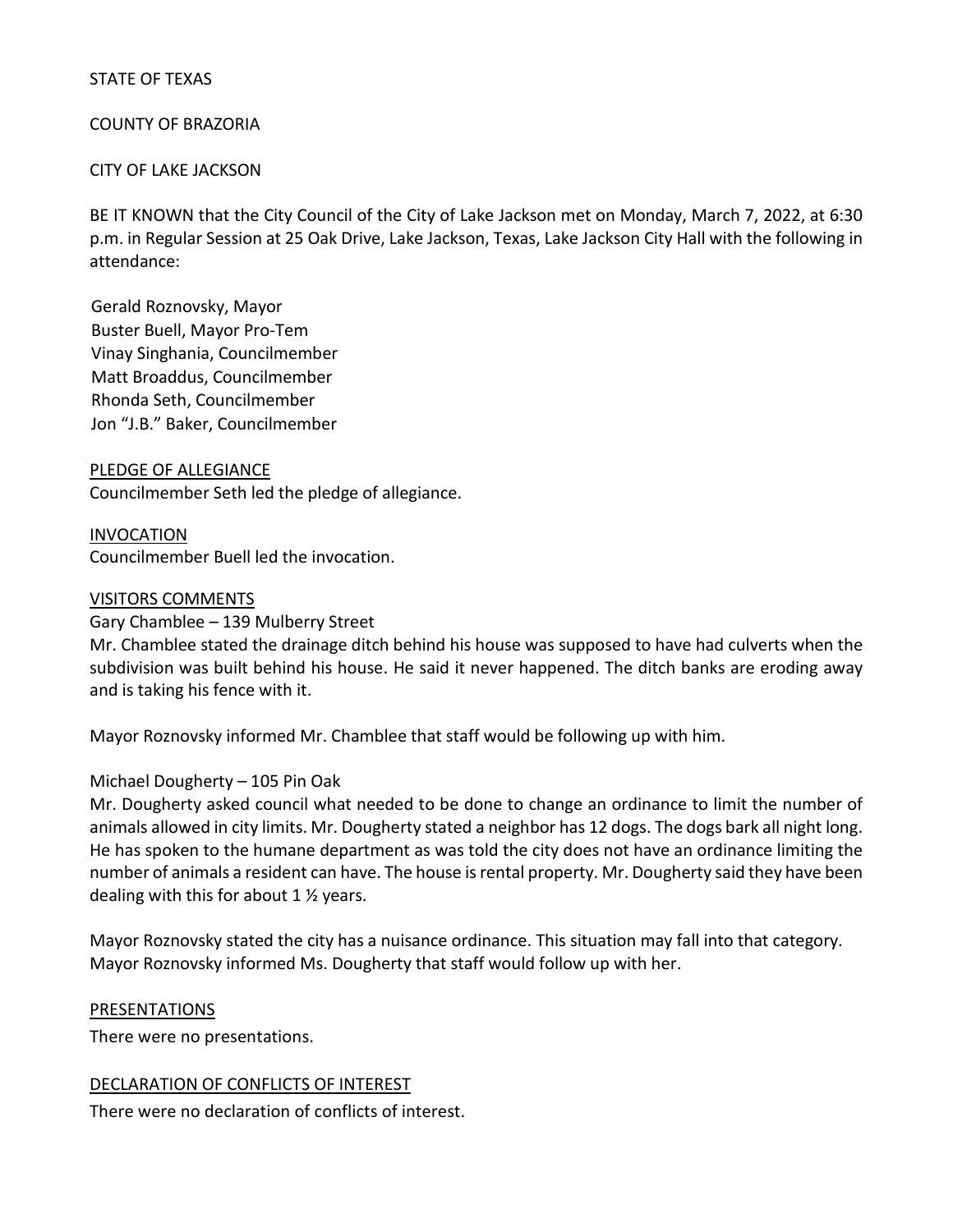### CONSENT AGENDA

- 1. Approval of minutes February 22, 2022
- 2. Accept board and commission minutes:
	- a) Planners 020122
	- b) KLJB 011122
	- c) Parks 101921

On motion by Councilmember Baker seconded by Councilmember Buell with all present members voting "aye" the consent agenda was approved as follows:

- 1. Approval of minutes February 22, 2022: *approved*
- 2. Accept board and commission minutes: *accepted* 
	- a) Planners 020122
		- b) KLJB 011122
		- c) Parks 101921

# DISCUSS GUIDELINES AND REQUIREMENTS FOR MOBILE FOOD ESTABLISHMENTS AND MOBILE FOOD ESTABLISHMENT COURTS – LEE GARCIA

Ruben Lee Garcia stated his business is with Winnies Watering Hole.

Mr. Garcia stated when COVID hit, Winnie's was shut down for months. TABC came out and said restaurants could open, but not straight bars. Shortly after, TABC allowed bars, but only if food was served. When this was happening, Mr. Garcia stated he decided to get a food truck. Mr. Garcia stated both of his sons have been running the business for 4 years now.

Mr. Garcia stated the coffee truck parked at his location is a nonprofit organization. She uses the proceeds to help veterans, children, and others. Mr. Garcia does not want for her to have to move. Mr. Garcia stated his sons have their food handler's certificates and vendors.

Mr. Garcia stated everything is set up except for the city's permission and inspection. Mr. Garcia stated he has a brand-new trailer that cost \$50,000.

Mr. Mundo asked Mr. Garcia himself had a trailer he wanted to operate in addition to the coffee trailer. Mr. Garcia said yes. Mr. Mundo asked if she moves the trailer every night. Mr. Garcia stated she does not move it daily. He also shared that moving a trailer is more complicated than people think. The coffee trailer is open from 6:00 a.m. to 6:00 p.m. To park a food truck in the driveway it must be less than 35 ft.

Mr. Mundo confirmed that Mr. Garcia is wanting to have two trucks at his location.

Mr. Garcia stated he owns the property from the State Farm Insurance to the other side of Winnie's. They were told they could install a pole for permanent power to be used for a trailer. The coffee trailer is not operating on a generator.

Mr. Mundo asked Mr. Garcia if they had a grease trap. Mr. Garcia stated grease traps are not hard to get or get emptied. It is just a metal box to pour oil into it. There are plenty of people that want to pick up the oil, but the coffee trailer does not require a grease trap.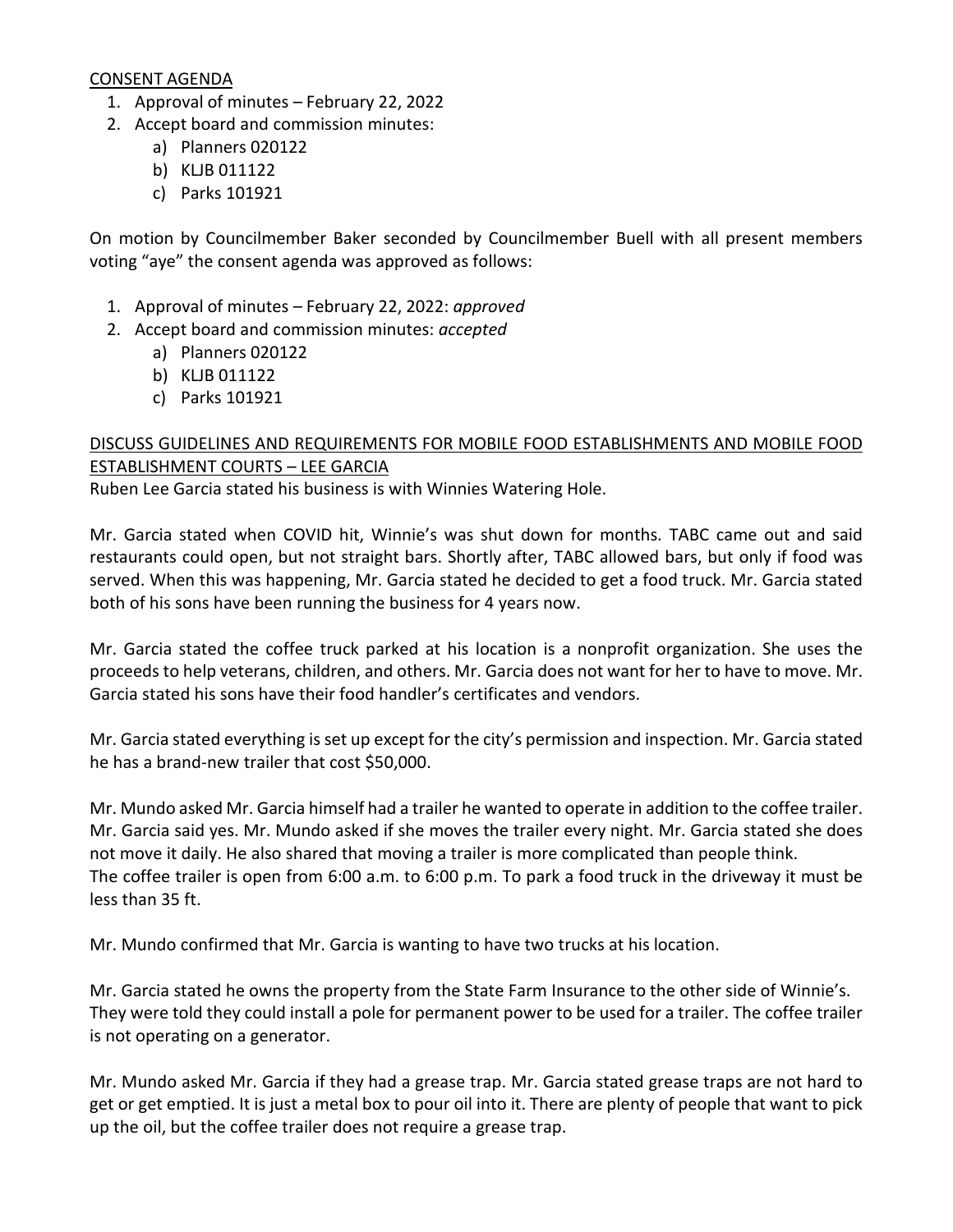Mr. Mundo shared that council is looking at two different ordinances. One is for single food trucks and their requirements and a food truck court that is more than two trucks at any location.

Mayor Roznovsky explained if Mr. Garcia wanted to have more than one truck, he would be looking at a food court. Currently council is discussing setting guidelines and one truck per site. Mr. Mundo stated council has asked staff to look at the possibility of a food truck court.

Mayor Roznovsky noted exceptions were made during COVID and there is always a possibility that they would be made in the future. No one wants to see a business close.

Councilmember Seth stated she did not want Mr. Garcia to get discouraged. Mr. Garcia said it was hard when the Governor had orders to shut bars down during the pandemic.

Mayor Roznovsky stated city council is now having the conversation because food trucks are starting to get out of control on Plantation. Lake Jackson is one of the more lenient cities in the area when it comes to food trucks. The goal is not to run them out of the city, but to put appropriate guidelines in place so everyone follows the same rules.

Mr. Garcia shared that requiring the trucks to move daily will be very, very tough.

Mayor Roznovsky thanked Mr. Garcia for his input. He noted that Mr. Garcia's interest is tied to his business and that is something that will need to be worked into the ordinance going forward. An ordinance is to avoid a truck parking in an empty lot and running by a generator. Mayor Roznovsky again thanked Mr. Garcia.

Mr. Mundo suggested asking staff to look at the rules for a temporary truck vs. a permanent truck. Standards will have to be met.

Dillon Garcia – moving the trucks every 24 hours is good if you have a commissary to go to in this area. There is not a commissary in this area. Bigger cities have warehouses that are subdivided into kitchens that have water and all other amenities tied in. If a person has several trucks, they can come back nightly and refresh. If a food truck is equipped with refrigeration and all the amenities, there should be no reason to require trucks to move every 24 hours.

Mayor Roznovsky asked what they would do with all the grey waters and waste. Mr. Garcia said they would need to partner with someone and have an agreement. It is not required to dump grease every night. The grey water should be done every day. There are portable receptables that can be used to store and dump the waters. Mayor Roznovsky stated 15-gallon tanks that are portable will not work in the city. The idea is to leave every 24 hours to dump the waste where it belongs appropriately, and the truck returns refreshed.

Dillon Garcia asked where the waste is supposed to go if there is no commissary. Mayor Roznovsky replied an agreement would be needed with someone for dumping to be able to operate in the city. Mayor Roznovsky noted that there are trucks that have not moved for years.

Mayor Roznovsky also noted that food trucks are coming to a parking lot and setting up next door to a resident. This ordinance will come in and have a setback tied to the parking so neighbors are not being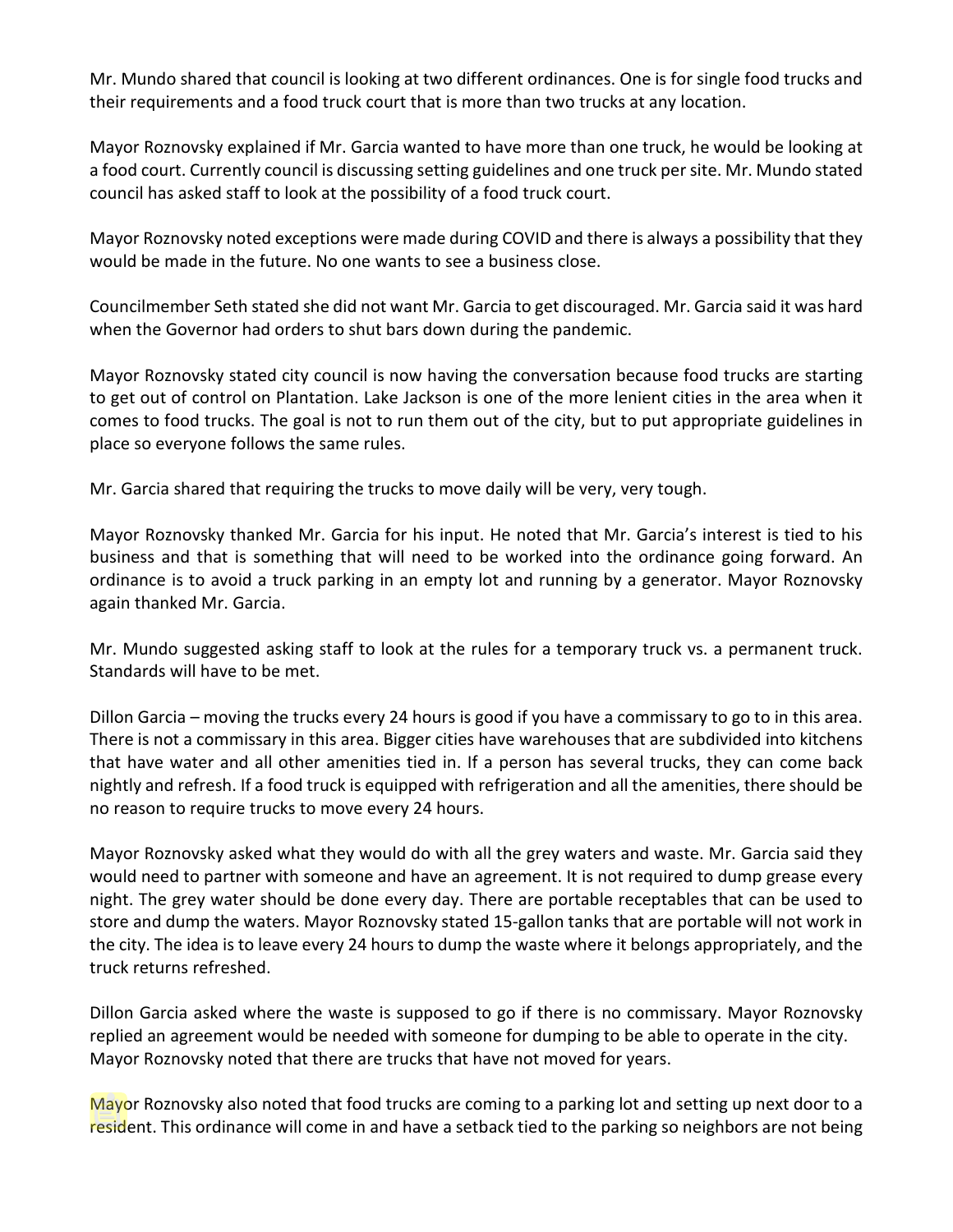disturbed.

Mayor Roznovsky stated the city does not have an ordinance that keeps a site from having more than one truck at this time. Mr. Mundo noted while it is true the city does not currently have an ordinance, there will be a time when the trucks will have to comply. There will not be a grandfathered option with food trucks.

Council agreed that the input from the Garcia's was good.

Mayor shared the concept of having a preapproved site. As a property owner you would allow a food truck to come into your business. There will be requirements for the property owner to be able to have a food truck come in and out. This will allow the property owner the shop around for different trucks.

The Garcia's were encouraged to attend the next council meeting for further discussion.

# DISCUSS AND CONSIDER THE REQUEST FOR A RIGHT TURN LANE AT THE INTERSECTION OF HWY 332 FEEDER ROAD AND WESTBOUND PLANTATION DRIVE – SABRINA ENGLAND

Ms. England stated this item has been presented to the Traffic Commission. A citizen has made the request to add a right turn only lane at the intersection of Hwy 332 feeder road and westbound Plantation Drive. The citizen states during heavy traffic vehicles are taking the Plantation Drive extension to Plantation Court and accessing Hwy 332. They then attempt to access Hwy 288, and this has caused some near misses and created a dangerous section of road. They state this happens as motorists do not want to get stuck behind a vehicle attempting to go straight across Hwy 332 to continue along Plantation Drive. They believe a dedicated right turn lane would alleviate this dangerous area of travel. Staff has also reached out to TXDOT for possible solutions.

Ms. England asked council if they would want to proceed with a traffic study to consider the right turn lane.

Councilmember Singhania did not feel a traffic study would indicate a true picture of the problem on Plantation Drive as long as the Plantation Court exit is there.

Ms. England replied and said that would be included in the traffic study to review all options.

Mayor Roznovsky stated this same concern occurs on Abner Jackson by Lowes with people trying to jump on the highway. This situation is around the city at several locations. When there is a traffic line, people will still look for alternate routes.

Councilmember Singhania noted that on Plantation Drive, there are two close intersections trying to get on the highway.

Mayor Roznovsky shared that he did not think enough money can be spent to fix the problem.

Councilmember Baker stated the high traffic times are during lunch, school, and end of school day. All other times are fine.

Mr. Mundo recalled discussions with TXDOT and them being fine with closing the Plantation Ct. exit.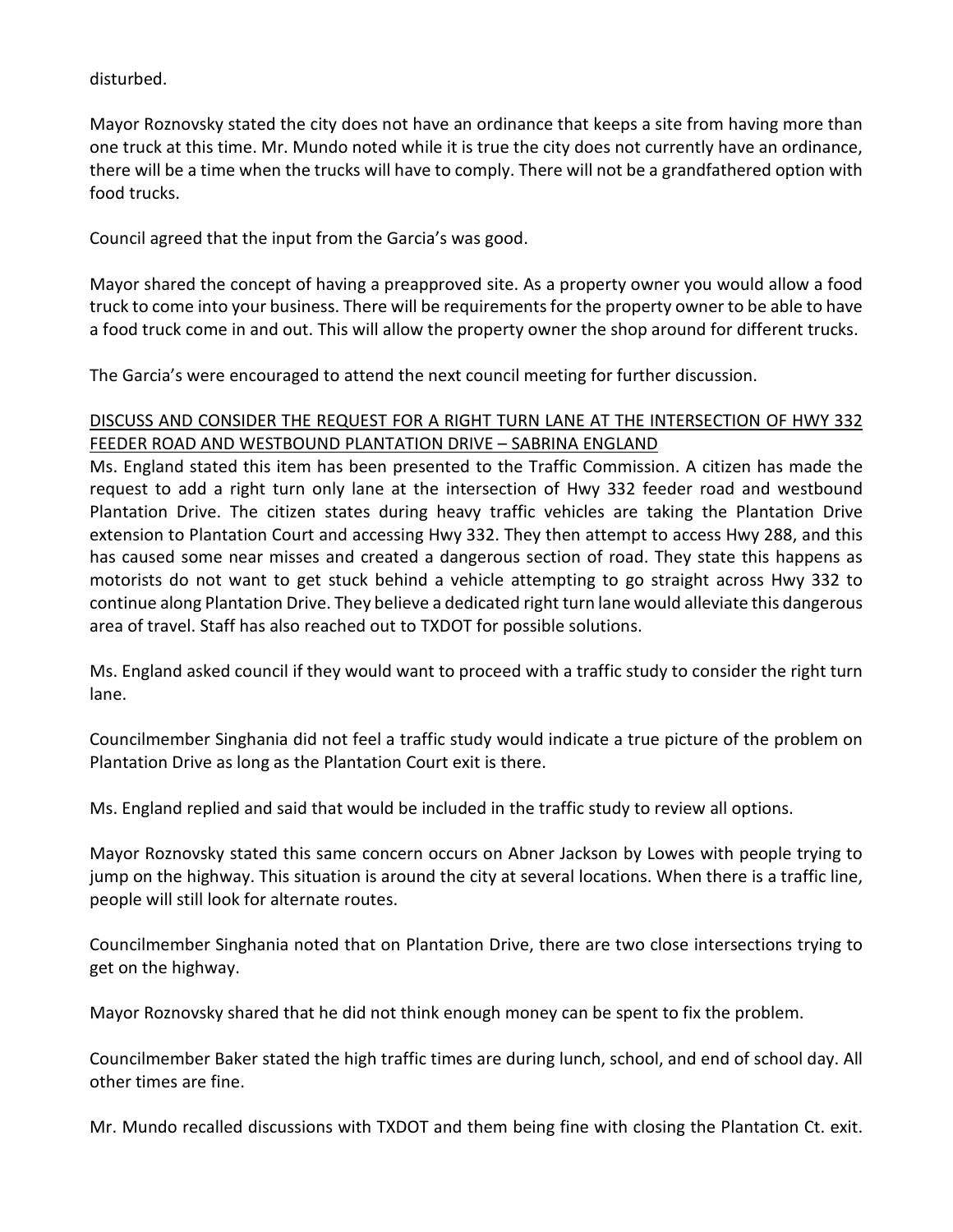He asked Ms. England if there would be a requirement to do a study if only Plantation Ct. were being closed.

Ms. England stated the city would need to file for a permit with TXDOT to look into the situation, but she was not sure if a traffic study would be required. However, if any changes were to be made at the Plantation Dr. intersection for a right turn lane, a traffic study would need to be completed.

Mr. Bjune stated the residents that live on Plantation Ct. have all agreed to come forward when called upon to discuss closing it off completely or just closing the exit point. He also noted that 44,000 cars went through the Plantation Ct. exit in 30 days.

Mayor Roznovsky restated that the Plantation Drive right turn lane will end up stacking up and the 44,000 cars will find another way to go. He did not feel there is a good solution. That traffic will just be moved somewhere else.

### Travis Pate – 302 Caladium

Mr. Pate suggested if it is not a right turn lane, perhaps a flashing light like the one on Dixie Drive and Oyster Creek Drive would work. Making it a right turn only during set hours of the day. This would be a good start and the most cost-effective way to alleviate some of the traffic. The traffic is horrendous morning and evening and carries on through other surrounding streets.

Mr. Mundo clarified with Mr. Aguirre and Ms. England that the suggested signage would need TXDOT's blessing. He asked Ms. England to explore with TXDOT if it would still require a traffic study.

Mr. Walton noted he has observed traffic speed at the intersection trying to beat the light at Plantation Dr.

Councilmember Broaddus stated if the main problem is based on school traffic, then a timed right turn only may be a helpful solution. The peak traffic times are from 11:00 a.m.–noon and 3:00 p.m.-4:00 p.m.

Mr. Broaddus asked if there has been a previous study. Mr. Mundo replied that there has not been a study completed. The intersection design is from TXDOT.

Mr. Aguirre stated that TXDOT typically does a study before any designs they put in place. That information could possibly be released if requested.

Councilmember Broaddus noted things have changed since the original design. Buc-ee's draws a lot of traffic that goes straight on Plantation Dr.

Mr. Mundo stated TXDOT is basically saying a study must be completed. The city cannot make alterations without TXDOT's approval.

### Chase Blanchard – 108 Portulaca

Mr. Blanchard shared that if you are walking to Buc-ee's from Plantation Dr., there is not a sidewalk under the highway. Mr. Blanchard referred to a mention that this has come before council and nothing has been done. He felt council should do something about it and start the study and get the ball rolling.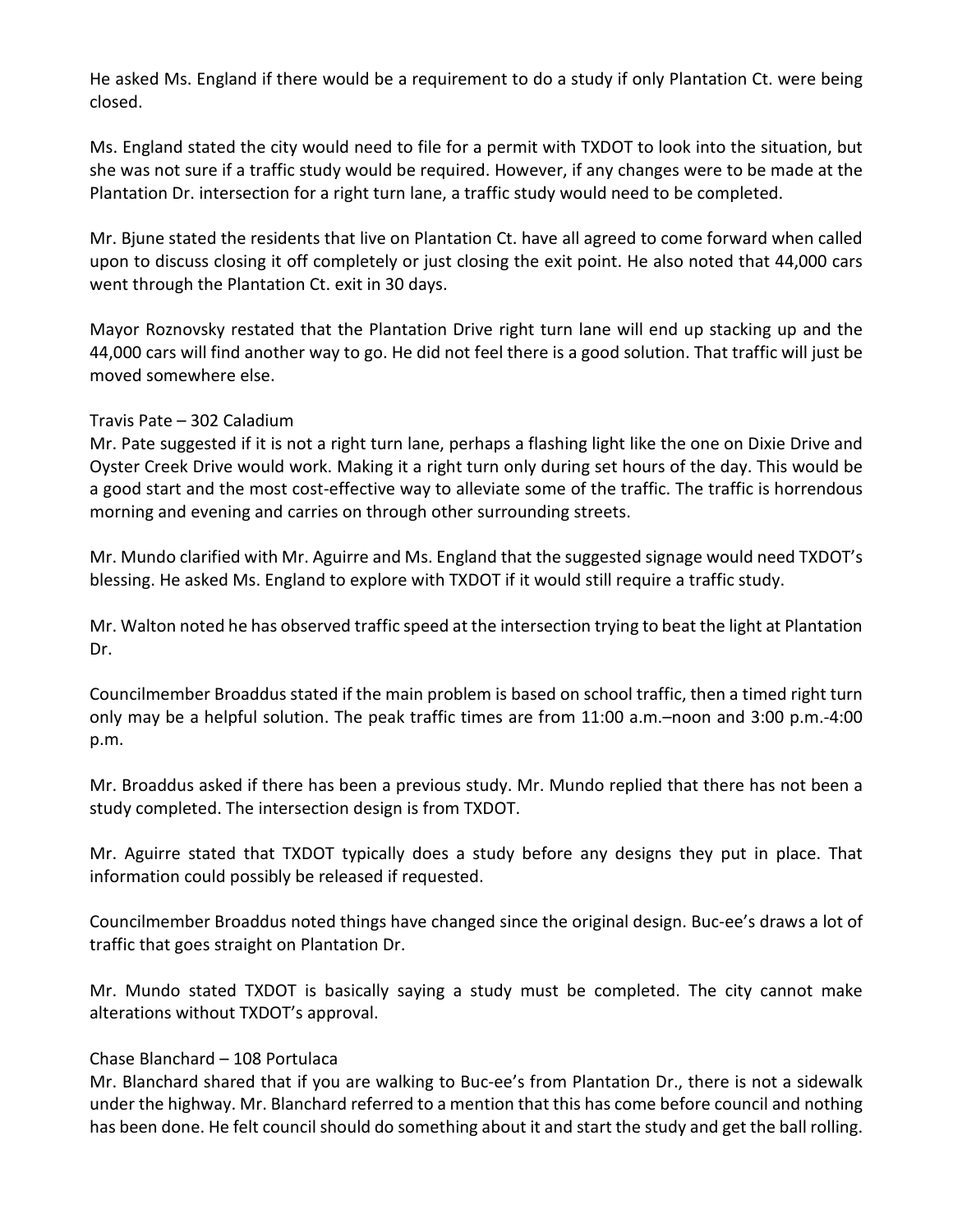Mayor Roznovsky informed Mr. Blanchard that the city must ask permission from TXDOT to install a sidewalk. TXDOT is not for allowing pedestrians so close to the highway. City council is not brushing off this request, there is a process that must be followed.

Mayor Roznovsky also stated from the discussion so far, the study would be taking the request back to TXDOT and talk to them about the option of putting a flashing light for a right turn only lane during certain times of the day. This could potentially be a change to the traffic light.

Councilmember Baker noted that TXDOT could always deny the study.

Mr. Mundo stated staff could get a proposal from Kimley Horn. Depending on the price of the project, it may have to be on the CIP list.

Councilmember Broaddus asked why the street curves on Plantation Dr. He asked if the turn could be straighter. Mr. Aguirre stated that making a change like that would take the alignment out of the lanes going into the overpass.

Councilmember Seth asked Mr. Bjune if he has had feedback from the citizens on Planation Court. Mr. Bjune stated the biggest complaint is that cars block the entrance to Plantation Ct. when they are trying to exit onto the highway. The design creates traffic flow problems.

# Councilmember Baker *called to question*.

Mayor Roznovsky took a vote from all councilmembers for ending the discussion.

Councilmember Baker, Councilmember Buell, Councilmember Broaddus, and Councilmember Singhania all voted "aye." Mayor Roznovsky voted to continue discussion. Discussion ended.

Mr. Mundo noted the following:

- Ms. England will communicate with TXDOT and ask about signage like the Dixie/Oyster Creek Drive intersection.
- Will TXDOT be open to the idea or will it trigger a traffic study?
- If it does trigger a traffic study, then staff with open discussion with Kimley Horn to get a proposal before the next meeting if possible.
- If it does not, staff with look at recommended times with the Police Department and bring a proposal to council at the next meeting.

# DISCUSS SETBACK REQUIREMENTS FOR RESIDENTIAL PROPERTY BY PARKLAND AND DRAINAGE WAYS – MODESTO MUNDO

Mr. Mundo noted the Planning Commission did not want to make a complete change but first explore the options with the Zoning Board of Adjustments (ZBA). The Planning Commission did feel if council felt strongly about the change, they would collaborate with council for a solution.

Mr. Mundo wanted the Parks Board to look at it as well. The Parks Board felt it could have a possible negative effect if a large structures were built by a park.

Ms. Hyden shared that the Parks Board felt it would set a precedent for all homeowners to want to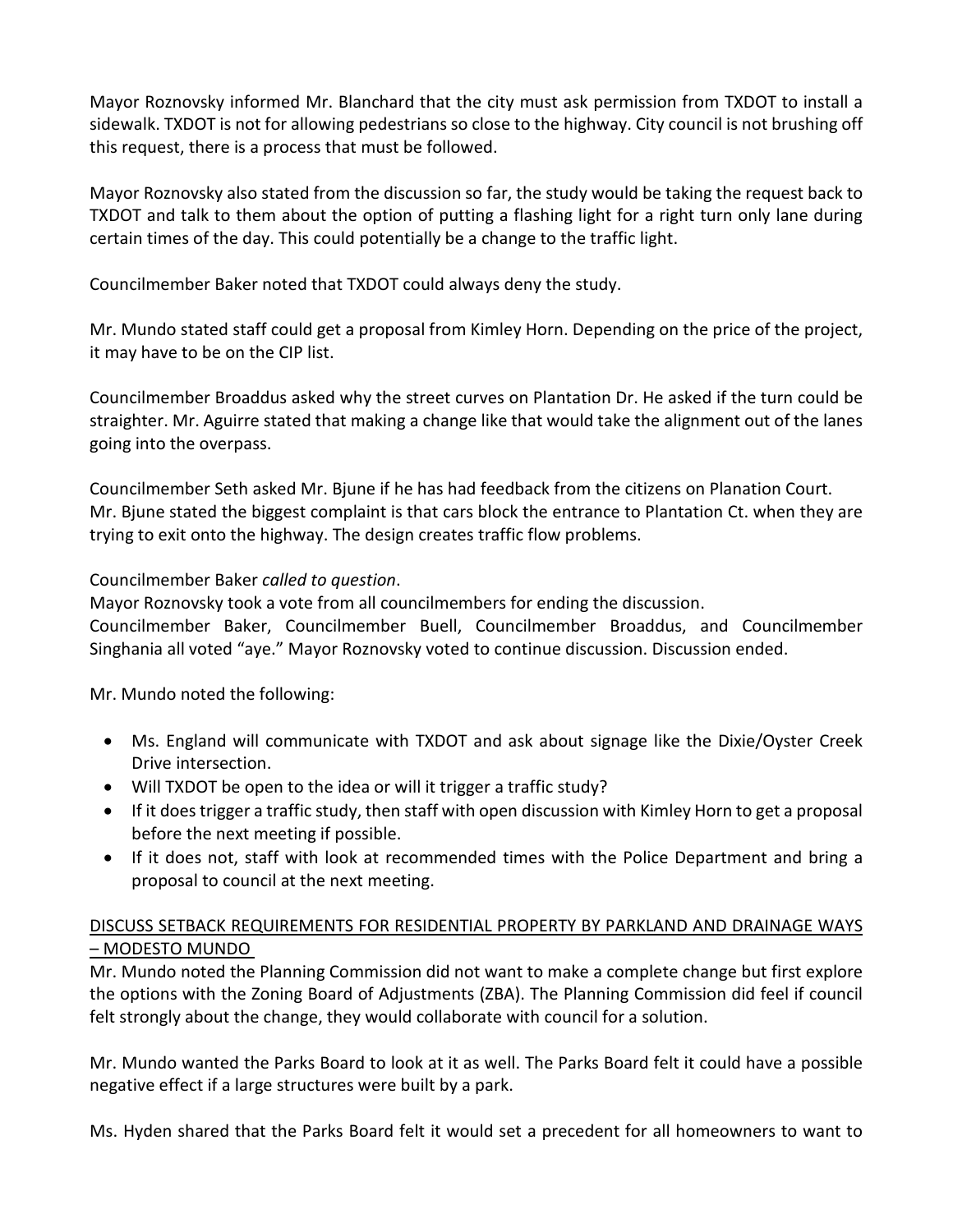build a larger structure backing up to a park.

Councilmember Seth stated there is a 15 ft. easement with an 8 ft. setback. If you are building a 200 sq. ft. building, you can use seven of the 15 ft., if you are building a 201 sq. ft. or larger building, you must build outside the 15 ft.

Councilmember Seth asked where the decision for a 200 sq. ft. building came from and why must you stay out of the setback for anything larger than 200 ft. It was noted that it came from an old ordinance.

Councilmember Seth does not think it makes sense to not be able to use any of the setback.

The citizen that came requesting to build a 360 ft. workshop has options to build his shop. He could build the workshop within his space if he does not touch the easement. The other option is he could go to the ZBA and ask for a variance. It will be harder step with ZBA because he would need to prove a hardship.

Mayor Roznovsky shared that when the ordinance was created there was size taken into consideration. Setbacks were put in place. Going back to the parks board comments, pocket parks are large areas with a little playground in the middle of a large area. The purpose of setbacks is to not impose on the neighbors.

There are also restrictionsfrom building by the drainage ditch. Mr. Mundo stated if there are structures along a drainage easement, it makes it hard for staff to get back there if there are any problems.

Councilmember Seth shared that homes that back up to a park should not have the same restrictions as ones that back up to a neighbor.

Councilmember Broaddus stated it may not always be true that all parks have plenty of space between playground equipment and back of homes. Some parks may have less area making it something that could be reviewed by the Zoning Board of Adjustments.

Mr. Mundo stated the city does not have a specific setback for parks, the city just honors the same setback requirements.

Mayor Roznovsky stated the requestor is going about it the right way. He noted there are large structures through the city that are built within the setbacks. This request is not backing to residential property but to a park.

Councilmember Broaddus asked if the Parks Board was concerned about height. Ms. Hyden said the Parks Board felt that everyone would now start setting up large buildings backing up to a park.

Mr. Walton addressed accessory structures and height limitations. The accessory structure height limit is 15 ft. He also noted that the building code regulates structures over 200 ft. This could be where the 200 sq. ft. building came from.

Mayor Roznovsky stated somewhere along the process a 15 ft. setback was put in place for residential property. The question is if a residential property backs up to a park that is open or a large storm sewer,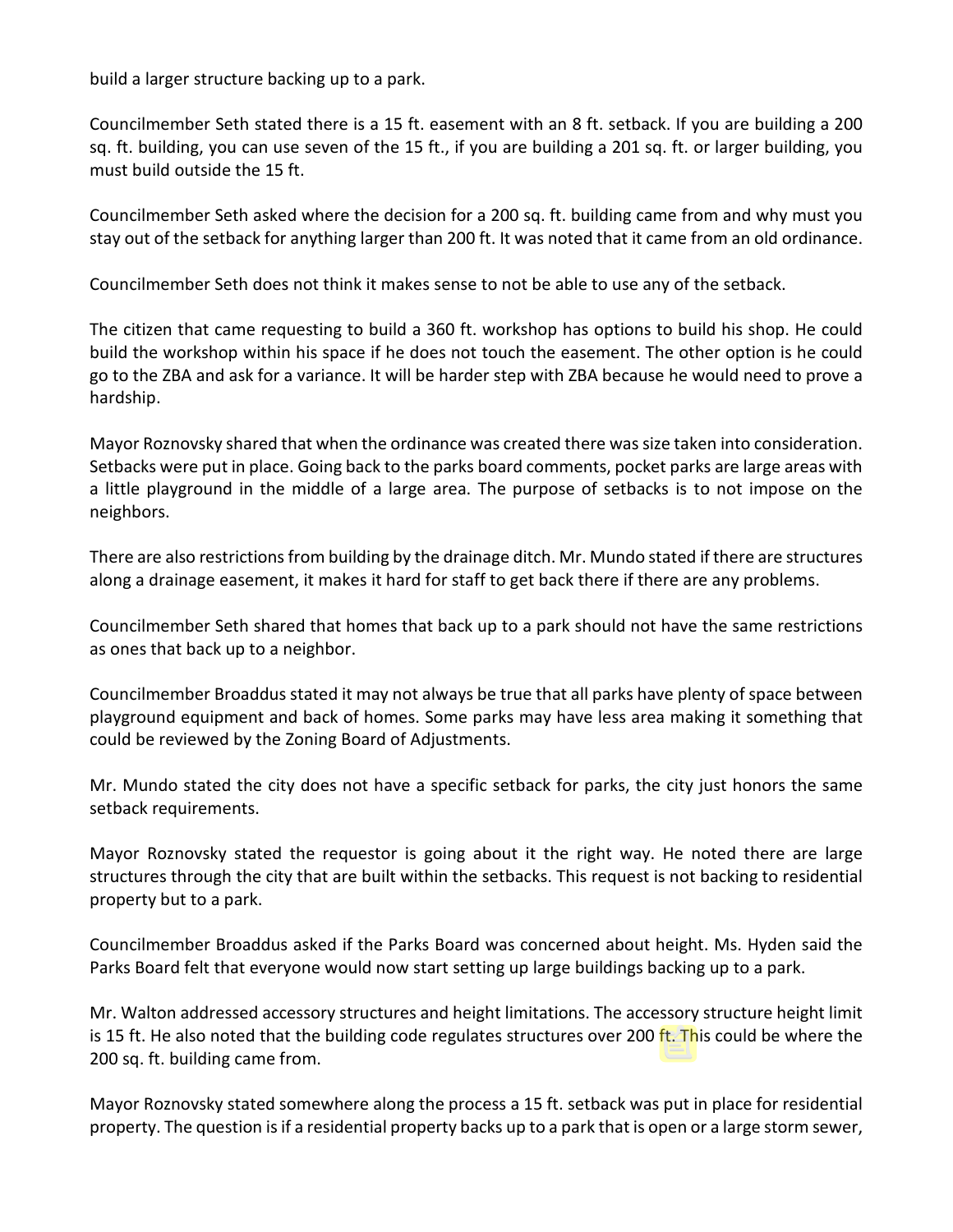is it necessary to keep the setback or just do an 8ft. setback?

Councilmember Singhania suggested considering children that live on corner lots and their play area in the backyard. It is safer for them to play in the backyard vs. the front yard by the street.

Councilmember Seth asked if there is really any harm in allowing people to use their property, they purchased by a park area.

There was discussion on how to state a motion to tie in all the factors discussed. Mayor Roznovsky requested clear direction for staff to either move forward or to end all discussions for this topic.

On motion by Councilmember Seth seconded by Councilmember Buell with all present members voting "aye" council agreed to move the required setback from 15 ft. to 8 ft. for residential areas that back up to a park, waterway, or storm drain.

Staff will move forward with the process of an ordinance change.

# DISCUSS AND CONSIDER ADDING ADDITIONAL HOLIDAYS TO THE APPROVED MUNICIPAL BUILDING STRIP LIGHTING POLICY – ROBIN HYDEN

The annual holiday lights would run from sunset to midnight for the following holidays:

| Valentine's Day              | Solid red                   |
|------------------------------|-----------------------------|
| St. Patrick's Day            | Solid green                 |
| Friday night spring concerts | At City Manager's direction |
| President's Day              | Red/white/blue slow fade    |
| Texas Independence Day       | Red/white/blue slow fade    |
| <b>Memorial Day</b>          | Red/white/blue slow fade*   |
| Independence Day             | Red/white/blue slow fade*   |
| First Responder's Day        | Blue/white slow fade        |
| Patriot's Day (September 11) | Red/white/blue slow fade*   |
| Halloween                    | Orange/purple slow fade     |
| Veteran's Day                | Red/white/blue slow fade*   |
| <b>Christmas Season</b>      | Solid warm white*           |
| Pearl Harbor Day             | Red/white/blue slow fade    |

\*Previously approved holiday light schedule

On motion by Councilmember Seth seconded by Councilmember Baker with all present members voting "aye" approval was given to add the additional holidays to the approved Municipal Building Strip Lighting Policy.

# RESOLUTION APPROVING BUDGET AMENDMENT TO CARRYOVER UNSPENT BUDGETED PROJECT FUNDS FROM FISCAL YEAR 20-21- PAM EAVES

Ms. Eaves stated this is the normal budget amendment that is completed every year to carryover funds budgeted for projects that were not completed in the prior fiscal year.

On motion by Councilmember Buell seconded by Councilmember Seth with all present members voting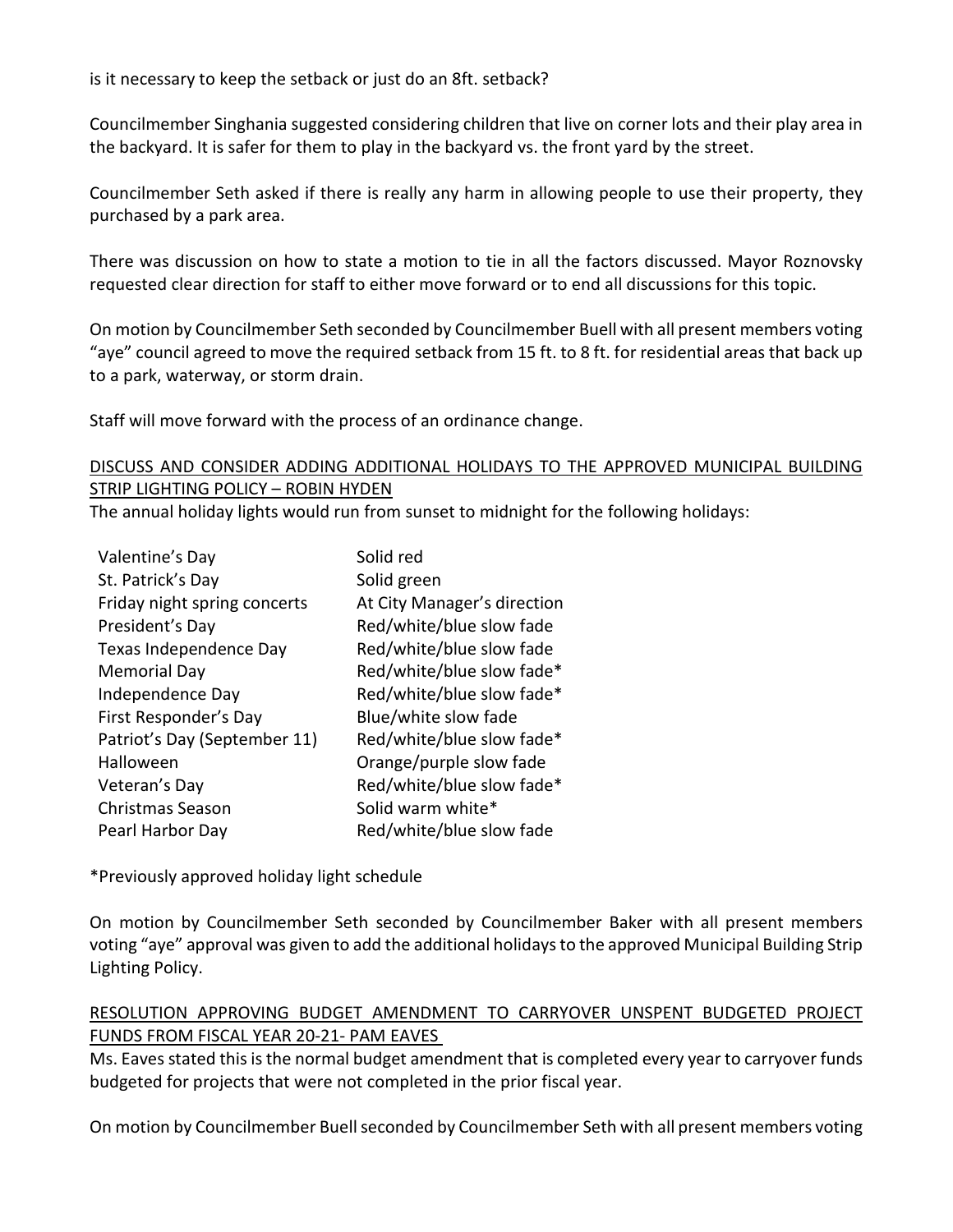"aye" the resolution approving budget amendment to carryover unspent budgeted project funds from Fiscal Year 20-21 was approved.

# CONSIDERATION AND APPROVAL OF A RESOLUTION AUTHORIZING PUBLICATION OF NOTICE OF INTENTION TO ISSUE CERTIFICATES OF OBLIGATION FOR PARK RESTROOMS AND PLAYGROUNDS– PAM EAVES

Councilmember Seth asked what the CO debt is and is there any type of limit. Ms. Eaves was not sure of the debit amount, but stated the city tries to limit the amount of debt service so that the balance in the fund equals next year's debt service.

Mr. Mundo stated in April 2023 will be the last payment for the golf course.

Mayor Roznovsky mentioned that the city cannot go out for a general obligations bond because the way the ½ cent sales tax was setup by the state. The only way to take out debt is through a CO.

Mayor Roznovsky stated this if for \$3.5 million obligation bonds for Park restroom renovations and playgrounds.

On motion by Councilmember Buellseconded by Councilmember Seth with all present members voting "aye" the resolution authorizing publication of notice of intention to issue certificates of obligation for park restrooms and playgrounds was approved.

# UPDATE ON NEW BUSINESS COMING TO THE CITY – DAVID WALTON

Mr. Walton informed council that there have been no new applications received for plan review within the past two weeks.

# CITY MANAGER UPDATES

a. Debris – No changes. Staff is preparing an application to send to Altamira for approval. The debris volume has started to decrease.

# CONSTRUCTION UPDATES

- b. General Fund Projects
- c. Utility Fund Projects
- d. Downtown Phase III
- e. Bond Projects
	- 1. Infrastructure
	- 2. Facilities
- f. Half-cent Projects

Mr. Aguirre updated council on the construction updates.

Ms. Hyden updated on the roofs at the Recreation Center and the Skate Park.

Ms. Borth announced the animal control facility and library flooring is coming along.

Councilmember Seth shared that a citizen reached out to her letting her know there are no trash receptables downtown. Mr. Mundo noted that the city is aware, and the city does not have staff to pick up the trash and clean them up.